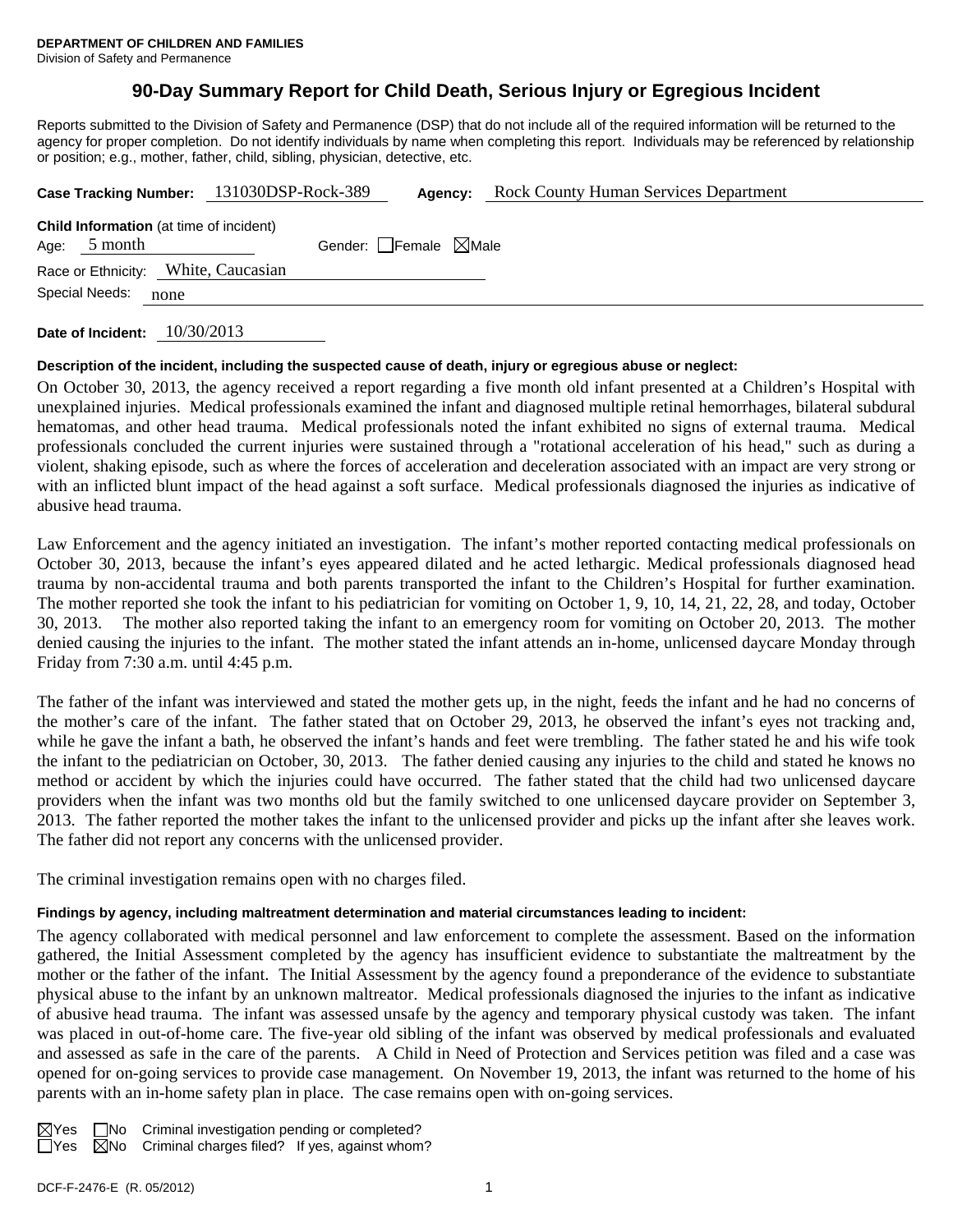## **Child's residence at the time of incident:**  $\boxtimes$  In-home  $\Box$  Out-of-home care placement

Complete the appropriate following section (A. or B. based on the child's residence at the time of the incident).

#### **A. Children residing at home at the time of the incident:**

**Description of the child's family** (includes household members, noncustodial parent and other children that have visitation with the child and / or in the child's family home):

At the time of the incident, the child resided with his biological mother, father, and his 5-year-old brother.

**Yes No Statement of Services:** Were services under ch. 48 or ch. 938 being provided to the child, any member of the child's family or alleged maltreater at the time of the incident, including any referrals received by the agency or reports being investigated at time of incident?

**If "Yes", briefly describe the type of services, date(s) of last contact between agency and recipient(s) of those services, and the person(s) receiving those services:** 

**Summary of all involvement in services as adults under ch. 48 or ch. 938 by child's parents or alleged maltreater in the previous five years:** (Does not include the current incident.)

None

**Summary of actions taken by the agency under ch. 48, including any investigation of a report or referrals to services involving the child, any member of the child's family living in this household and the child's parents and alleged maltreater.** (Does not include the current incident.)

(Note: Screened out reports listed in this section may include only the date of the report, screening decision, and if a referral to services occurred at Access. Reports that do not constitute a reasonable suspicion of maltreatment or a reason to believe that the child is threatened with harm are not required to be screened in for an initial assessment, and no further action is required by the agency.)

None

### **Summary of any investigation involving the child, any member of the child's family and alleged maltreater conducted under ch. 48 or ch. 938 and any services provided to the child and child's family since the date of the incident:**

The agency collaborated with medical personnel and law enforcement to complete the assessment. Based on the information gathered, the Initial Assessment completed by the agency has insufficient evidence to substantiate the maltreatment by the mother or the father to the infant. The Initial Assessment by the agency found a preponderance of the evidence to substantiate physical abuse to the infant by an unknown maltreator. Medical professionals diagnosed the injuries to the infant as indicative of abusive head trauma. The infant was assessed as unsafe by the agency; temporary physical custody was taken and the infant was placed in out-of-home care. The five-year old sibling of the infant was observed by medical professionals and evaluated and assessed as safe in the care of the parents. A Child in Need of Protection and Services petition was filed and a case was opened for on-going services to provide case management. On November 19, 2013, the infant was returned to the home of his parents with an in-home safety plan in place. The case remains open with on-going services.

## **B. Children residing in out-of-home (OHC) placement at time of incident:**

**Description of the OHC placement and basis for decision to place child there:** N/A.

**Description of all other persons residing in the OHC placement home:**  $N/A$ 

**Licensing history:** Including type of license, duration of license, summary of any violations by licensee or an employee of licensee that constitutes a substantial failure to protect and promote the welfare of the child.

#### **Summary of any actions taken by agency in response to the incident:** (Check all that apply.)

| $\boxtimes$ | Screening of Access report                           | Attempted or successful reunification    |
|-------------|------------------------------------------------------|------------------------------------------|
|             | Protective plan implemented                          | Referral to services                     |
| $\boxtimes$ | Initial assessment conducted                         | Transportation assistance                |
| $\boxtimes$ | Safety plan implemented                              | Collaboration with law enforcement       |
| $\boxtimes$ | Temporary physical custody of child                  | Collaboration with medical professionals |
| $\boxtimes$ | Petitioned for court order / CHIPS (child in need of | Supervised visitation                    |
|             | protection or services)                              | Case remains open for services           |
| $\boxtimes$ | Placement into foster home                           | Case closed by agency                    |